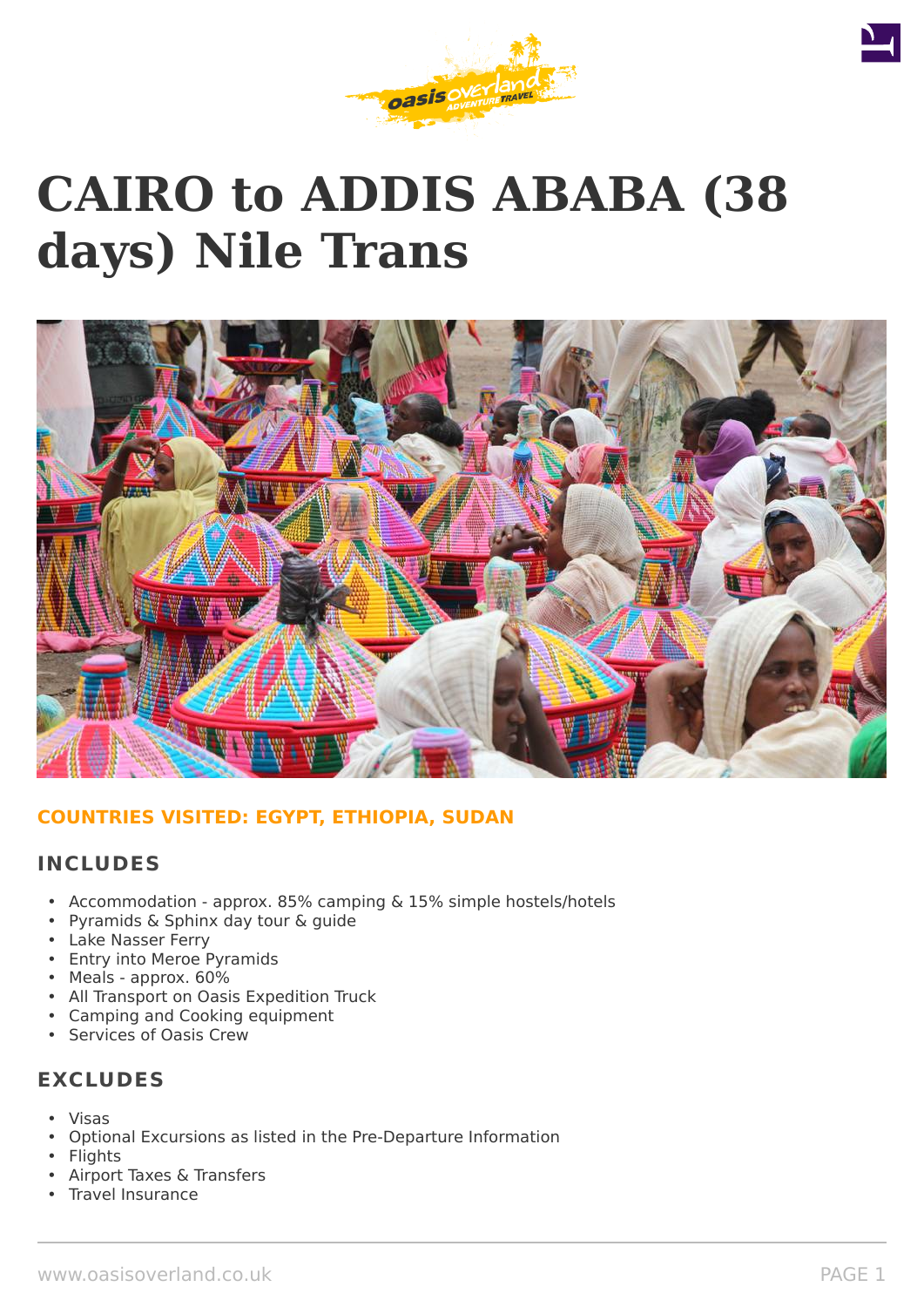- Meals approx. 40%
- Drinks
- Tips

# **ESSENTIAL INFORMATION ABOUT YOUR TRIP**

#### **ARRIVAL & ACCOMMODATION**

**Trip Joining Point:** Havana Hotel - Cairo

**Start Time Day 1:** 08:00

**Address:** 26 Syria Street, Mohandiseen, Cairo

**Telephone:** +20 2 3749 0758

**Website:** [www.havanahotelcairo.com](http://www.havanahotelcairo.com/)

**Email: [info@havanahotelcairo.com](mailto:info@havanahotelcairo.com)**

All prices listed are approximate and subject to limited availability.

\*If you are travelling solo you can opt to reserve a shared room (usually a twin or triple) with other same sex travellers from your trip.

| <b>Room Type</b>           | <b>Price</b> | <b>Description</b> |
|----------------------------|--------------|--------------------|
| Single en-suite            | US\$60.00    | Per Room           |
| Twin en-suite *            | US\$60.00    | Per Room           |
| Double en-suite            | US\$60.00    | Per Room           |
| Shared - Triple en-suite * | US\$65.00    | Per Room           |

#### **The trip starts from the Havana Hotel at approximately 8am on the morning of Day 1 of your trip.**

This 3 star hotel is in walking distance to cafes, restaurants, supermarkets and forex bureaus / banks. The hotel has an in house cafe, bar, restaurant, laundry service, WiFi and safety deposit boxes. All rooms have a private bathroom, phone, TV and Air Conditioning. A buffet breakfast is included.

#### **PRE-TRIP ACCOMMODATION:**

We provide a free service for booking pre-trip accommodation and airport transfers. Just log in to **[My](https://oasisportal.eecsoftware.com/login.php) [Oasis Account](https://oasisportal.eecsoftware.com/login.php)** and select the accommodation / transfer required, or contact us direct. We will require your flight number, arrival time, and arrival date so please ensure this information is forwarded to us as soon as you have booked your flight. Please book this service as soon as you have booked your flight and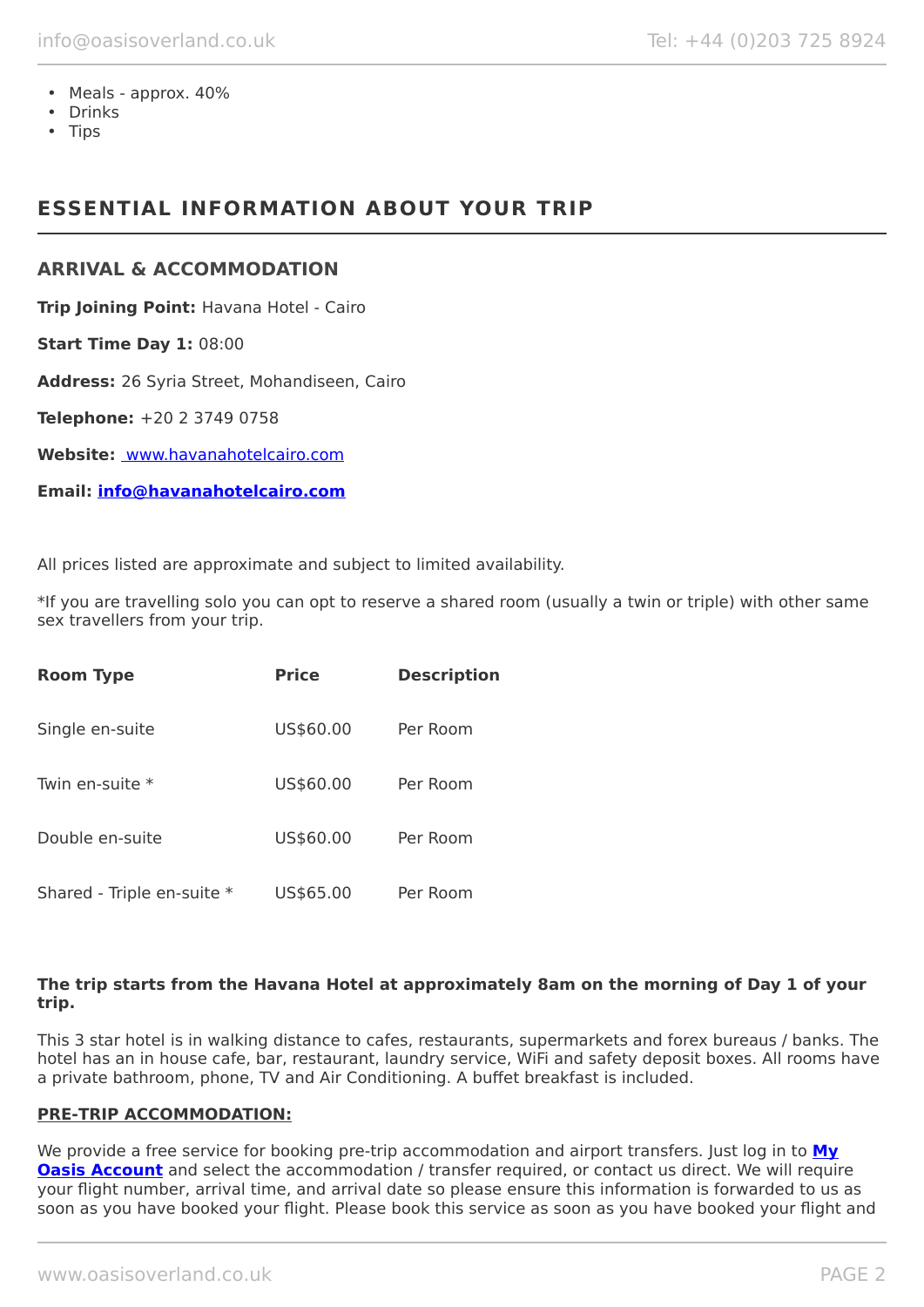no later than 6 weeks prior to departure, after which a late booking fee will apply. If you have booked through a travel agent you will not have an account allocated, so please contact your agent to request pre-trip accommodation and airport transfers.

Double, twin, and triple rooms will be provided subject to availability, where requested. However when not available we may need to book other rooming arrangements, and will fit these as closely as possible to your request. Those travelling solo will be put in shared rooms to reduce the costs to them, which may be twin/triple shares with other Oasis Overland travellers. Single rooms may be available in some cities for solo travellers, and we will arrange this for you on request, subject to availability.

If you are arriving early in the morning and you would like to check in immediately, you may have to reserve your room for the previous night to ensure direct check in, otherwise you may have to wait until normal check in times (usually 1pm to 2pm).

Please note that on occasion we may use an alternative hotel due to limited availability, but we will inform you nearer your trip departure date if this is the case.

Accommodation costs are payable direct to your Tour Leader on arrival in Egyptian Pounds, £GB or \$US.

#### **AIRPORT TRANSFERS:**

#### **Airport Transfer Costs:** Approximately \$35 USD

On arrival into Cairo airport you will be met by a local representative who will take you to the group joining Hotel. The driver will have your name on a sign with Oasis Overland. Transfer costs are per person and are payable to your Tour Leader on arrival in Egyptian pounds, £GB or \$US. Contact details of your transfer representatives will be provided a few weeks before your trip departure.

Flying into Cairo International Airport (CAI) can be a culture shock as there are not many signs or directions. As a majority of flights arrive here very early in the morning - it is made a lot easier by having a transfer rep. meet you on arrival. It is approx 25kms from the airport to the centre of Cairo. Whilst at the airport you should change some cash into Egyptian Pounds in the main foyer of the airport. The rates are the same as in town but better than at hotels.

#### **PRE-DEPARTURE MEETING**

There will be a pre-departure meeting in the starting hotel the night before the start of the trip, usually around 6:00pm. There will be a notice in reception advising the exact time and here your crew will explain how the day to day running of the trip works. Your Tour Leader will **collect your Local Payment** money as well as 2 photocopies of your **passport information page**, **insurance policy details** with policy number and confirmation that the duration will cover you for the entire trip and a **24-hour emergency assistance** telephone number. It is essential that you attend this meeting - please let the UK office or your tour leader know if you are unable to do so.

### **POST TRIP ACCOMMODATION AND AIRPORT TRANSFERS**

Post-trip accommodation can be arranged with your tour leader during the trip or directly with the hotel on arrival. The return airport transfer can be arranged through your hotel / hostel and is not included, it is at your own expense. We regret these services cannot be arranged via the Oasis office before departure.

### **FLIGHT INFORMATION**

You need to arrive at your departure city at least the day before your trip begins. Return flights must be booked for at least the day AFTER the trip is due to end. You may wish to allow some extra time to explore your arrival and departure cities (if you are joining in Victoria Falls - we suggest arriving at least 2 days before if you wish to partake in the many adrenaline activities on offer).

There are many online flight search engines such as **[www.skyscanner.net](http://www.dpbolvw.net/click-5720161-10639348)** or **[www.ebookers.co.uk,](http://www.ebookers.co.uk/)** flights can also be booked direct with airline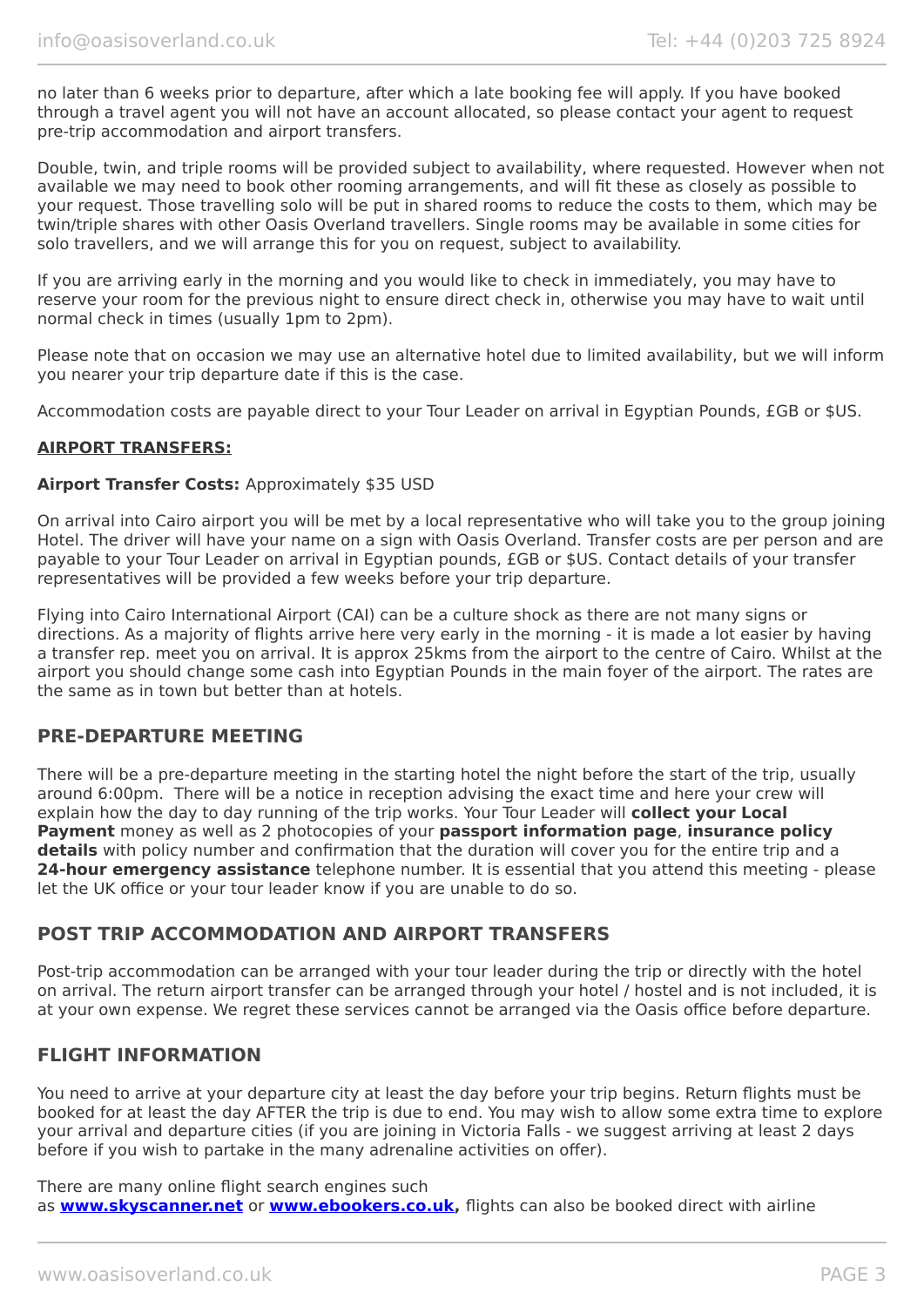websites or through travel agencies. Please inform us of your flight details through your online account, as airport transfers can be arranged for various trips.

**One way ticket:** If you intend to travel on a one way ticket to meet up with one of our trips, without possessing an onward flight ticket - we recommend that you have a copy of your payment confirmation/ receipt (that you will be sent at time of your balance payment) available at immigration to assist easy entry.

**Departure Taxes**: Please check with your Travel Agent or Airline if your flight ticket already includes a departure tax payment out of the country. If it does not - please budget for approx US\$30 to \$70 USD - to be paid in US\$ only.

# **PASSPORTS**

Your passport must be valid for at least 6 months AFTER your trip finishes. This is a general requirement for all of the countries we travel to on our trips.

If you have dual nationality you can only use one passport for the entire trip. It is your responsibility to ensure you have all the relevant visas you require.

Please bring 2 photocopies of your passport details to give to your tour leader.

#### **Number of blank pages required for the trip, please use this as an approximate guide:**

- Cairo to Nairobi (or v.v) 10 blank pages
- Cairo to Cape Town (or v.v) 20 blank pages
- Nairobi to Cape Town (or v.v) 10 blank pages

If there are any stamps in your passport linking you with an entry or visit to Israel (this could include border/immigration stamps from other countries bordering Israel), you will need to replace your passport.

#### **You shall also need passport photos for this trip, please use the below as a guide;**

- Cairo to Nairobi (or v.v) 4 passport photos
- Cairo to Cape Town (or v.v) 8 passport photos
- Nairobi to Cape Town (or v.v) 4 passport photos

### **VISAS**

The information below is to be used only as a guide and may change without prior notice. It is advisable to contact the relevant embassy in plenty of time before the trip departs to check the current visa requirements**.** It is **your responsibility** to ensure you have all the relevant visas you require**.**

#### **Visas must be paid for in USD cash ONLY.**

| <b>Country</b>   | <b>UK</b> | <b>Irish</b> | <b>Aust</b> | <b>NZ</b> | <b>S.Africa</b> | <b>USA</b> | <b>Canadian</b> |
|------------------|-----------|--------------|-------------|-----------|-----------------|------------|-----------------|
| Egypt            | US\$35    | US\$45       | US\$35      | US\$35    | Free            | US\$35     | US\$35          |
| Sudan            | US\$170   | US\$170      | US\$170     | US\$170   | US\$170         | US\$270    | US\$170         |
| Ethiopia         | US\$60    | US\$60       | US\$60      | US\$60    | US\$60          | US\$70     | US\$60          |
| East Africa Visa | US\$100   | US\$100      | US\$100     | US\$100   | US\$100         | US\$100    | US\$100         |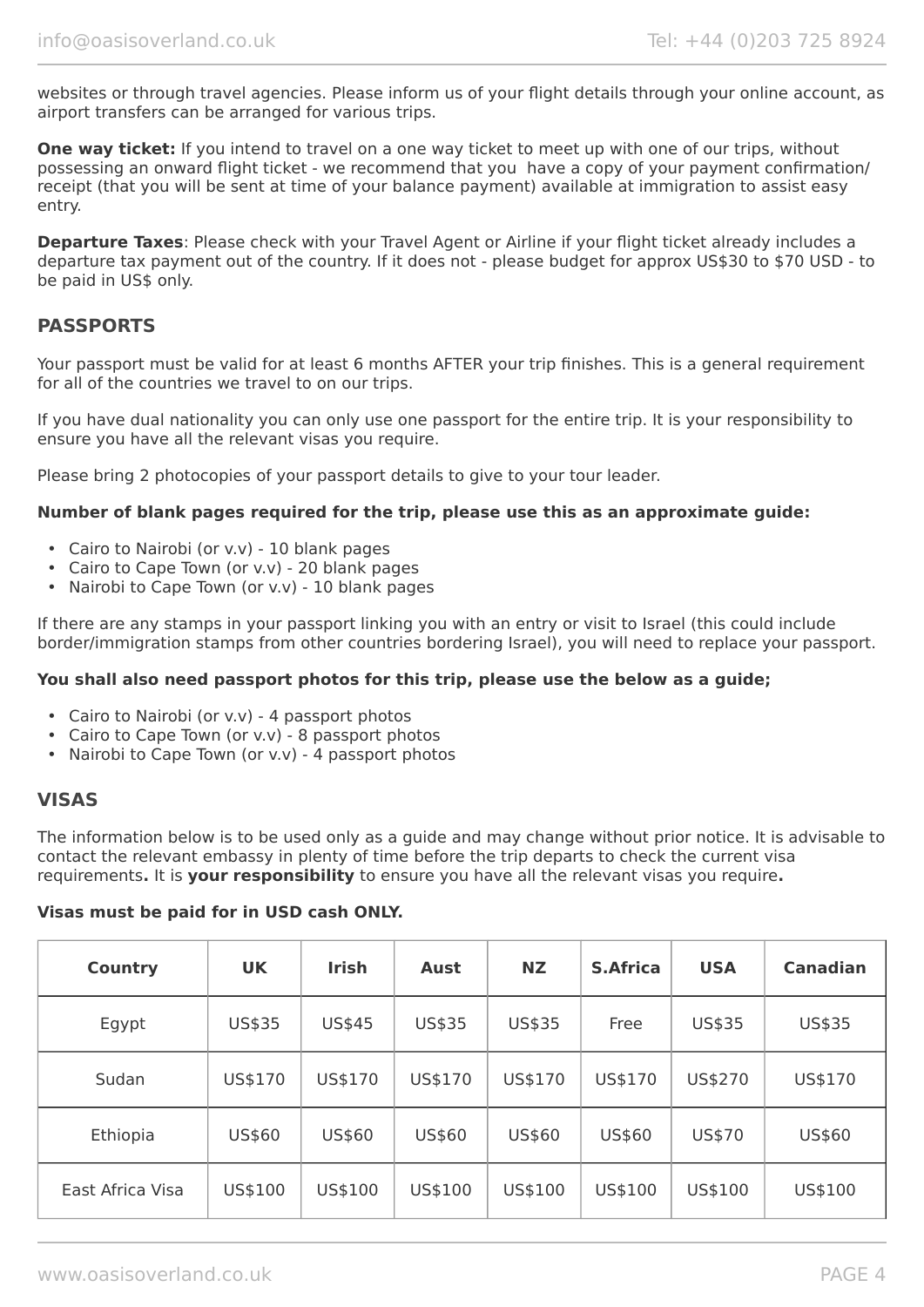| Kenya           | US\$50  | US\$50  | US\$50  | US\$50  | US\$50 | US\$50  | US\$50  |
|-----------------|---------|---------|---------|---------|--------|---------|---------|
| Uganda          | US\$50  | US\$50  | US\$50  | US\$50  | US\$30 | US\$50  | US\$50  |
| Rwanda          | US\$50  | US\$50  | US\$50  | US\$50  | Free   | US\$50  | US\$50  |
| Tanzania        | US\$50  | US\$50  | US\$50  | US\$50  | Free   | US\$100 | US\$50  |
| Malawi          | US\$75  | US\$75  | US\$75  | US\$75  | Free   | US\$75  | US\$75  |
| Mozambique      | US\$100 | US\$100 | US\$100 | US\$100 | Free   | US\$100 | US\$100 |
| Zimbabwe        | US\$55  | US\$55  | US\$30  | US\$30  | Free   | US\$30  | US\$75  |
| <b>Botswana</b> | Free    | Free    | Free    | Free    | Free   | Free    | Free    |
| Namibia         | Free    | Free    | Free    | Free    | Free   | Free    | Free    |
| S. Africa       | Free    | Free    | Free    | e-visa  | Free   | Free    | Free    |

For more information on other nationalities & visas checkout **[www.projectvisa.com](http://www.projectvisa.com/)**

### **Egypt**

All Nationalities require a visa for Egypt

**Starting in Cairo -** Passport Holders from UK, Ireland, Australia, New Zealand, USA, Canada and most EU countries can obtain the visa at the airport on arrival. Normal cost \$25 USD. **South Africans** will need to obtain this visa in **advance**, it is not available at the border on arrival.

**Starting in the UK or Accra for the Trans Africa and Cape Town or Nairobi for the Nile Trans Trip -** Passport Holders from UK, Ireland, Australia, New Zealand, USA, Canada and most EU countries will require a visa to enter Egypt, and we will obtain this visa whilst on the trip. Normal cost \$25 USD.

Passport Holders from other countries, will need to check the current visa requirements with the relevant consulate and whether you need to obtain the visa in advance.

You will need to bring 2 recent colour passport photos with a white background along with you to apply for the visa.

### **Ethiopia**

Passport Holders from UK, Ireland, Australia, New Zealand, USA, Canada and most EU countries will require a visa to enter Ethiopia.

**Joining in Cape Town, Cairo or Nairobi for the Nile Trans trip** - All nationalities must obtain a Ethiopia visa in advance, before joining the Oasis trip. You will need to apply for this visa in your country of residence, so please allow time for your visa process before your trip commences.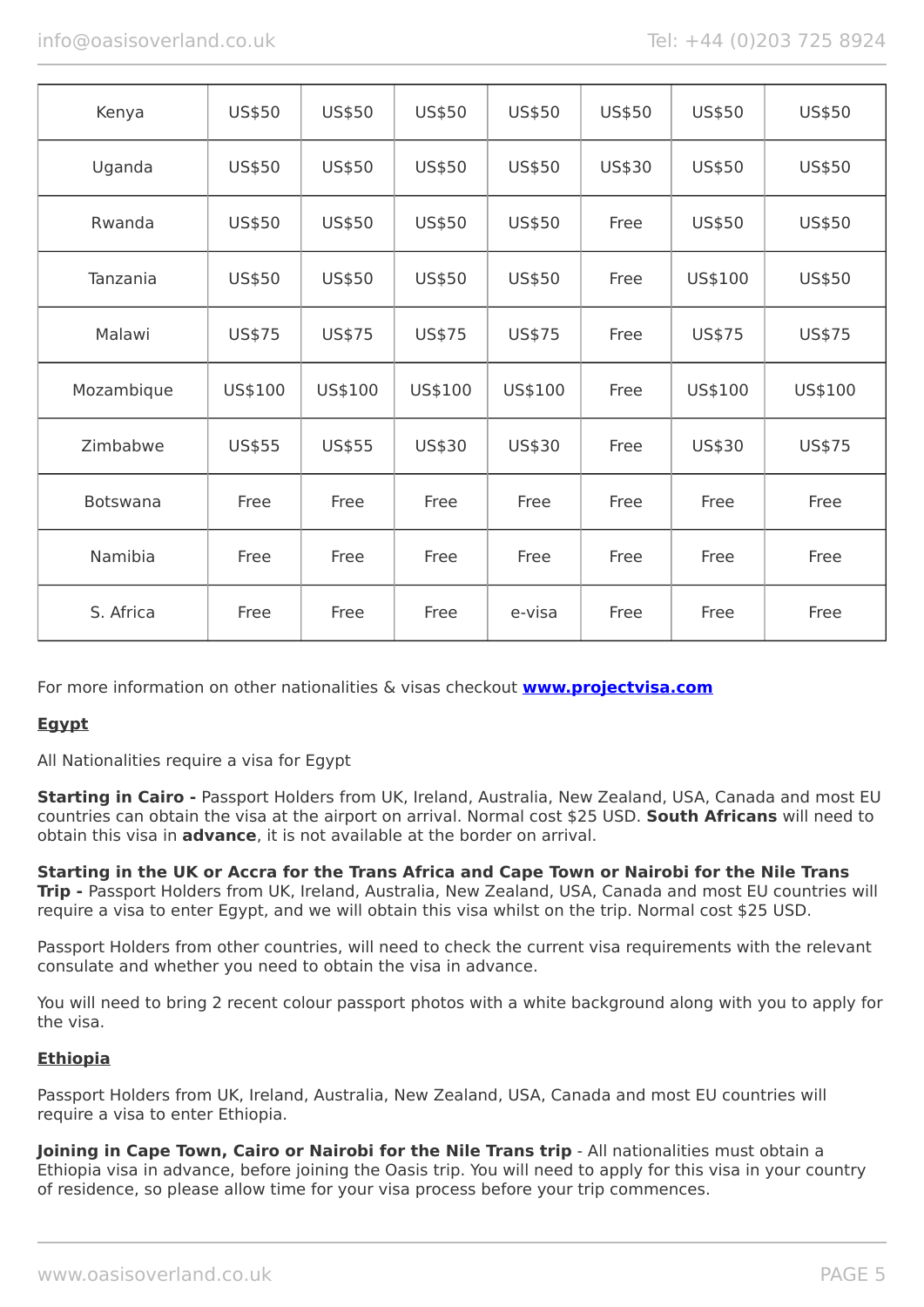Details for the visa process and application will be emailed to you a few months before your trip departs. Cost will depend on the embassy in your home country.

**Joining in the UK or Accra for the Trans Africa trip** - Passport Holders from UK, Ireland, Australia, New Zealand, Canada and most EU countries will need to obtain this visa whilst on the trip. As this visa is valid for three to six months only, and must include your entire stay in Ethiopia, obtaining it prior to the start date means it will have expired by the time we arrive into Ethiopia, 8 months later. Costs vary depending on your nationality. Details for the visa process and application will be emailed to you a few months before your trip departs. Cost will depend on the embassy in your home country.

You will need to bring 2 recent colour passport photos on a white background along with you to apply for the visa.

American passport holders are able to obtain visas valid for 1 to 2 years, and as such, should obtain the visa prior to travel. We can supply supporting documentation for this if necessary.

**Joining in Cape Town or Harare for the African Explored Expedition** - you will need to obtain a 6 month multiple entry visa. For Australian and New Zealand passport holders obtaining their visa in Canberra it is not possible at this stage for a 6 month visa, so you will either have to hold 2 passports or can only book on the smaller sections of this trip, please contact the embassy for up to date information [www.ethiopianembassy.net](http://www.ethiopianembassy.net/)

Details for the visa process and application will be emailed to you a few months before your trip departs. Cost will depend on the embassy in your home country.

**Joining in Addis Ababa** - Passport Holders from UK, Ireland, Australia, New Zealand, USA, Canada and most EU countries can obtain the visa at the airport on arrival.

You will need to bring 2 recent colour passport photos on a white background along with you to apply for the visa.

New from 2018 - Travellers joining in Addis Ababa can now apply for the Ethiopian eVisa by following this link [www.evisa.gov.et](https://www.evisa.gov.et/). The approximate cost is \$52 USD for a single entry visa valid for 30 days and \$72 USD for a single entry visa valid for 90 days.

#### **Sudan**

All Nationalities require a visa in advance for Sudan. Everyone will need to send through a coloured scanned copy of the passport they will be travelling on to the office before the trip commences.

**Starting in Cairo -** passport Holders from UK, Ireland, Australia, New Zealand, Canada and most EU countries will require a visa to enter Sudan, we will obtain this visa whilst in Egypt (Aswan). Approximate cost \$140 USD, (this includes an immigration registration fee of US\$60pp & a departure tax of US\$10pp).

You will need to bring 4 recent colour passport photos on a white background along with you to apply for the visa.

**USA** passport holders starting in Cairo will need to apply for the visa before you join the trip. Oasis Overland can assist you with a letter of invitation and authorisation code through a Sudanese agent. Approximate cost is \$130 USD for the letter of invitation and authorisation code. Visa costs will depend on the embassy in your home country. On Entering Sudan you will still need to pay an additional \$70 USD (for an immigration registration fee of US\$60pp & a departure tax of US\$10pp). You will need to bring 2 recent colour passport photos on a white background along with you to apply for the registration.

#### **Starting in the UK or Accra for the Trans Africa and Cape Town or Nairobi for the Nile Trans**

**Trip -** Passport Holders from UK, Ireland, Australia, New Zealand, Canada and most EU countries will require a visa to enter Sudan, and we will obtain this visa whilst on the trip. Approximate cost \$140 USD, (this includes an immigration registration fee of US\$60pp & a departure tax of US\$10pp).

**USA** passport holders starting in UK, Accra, Cape Town or Nairobi as part of the Trans Africa or Nile Trans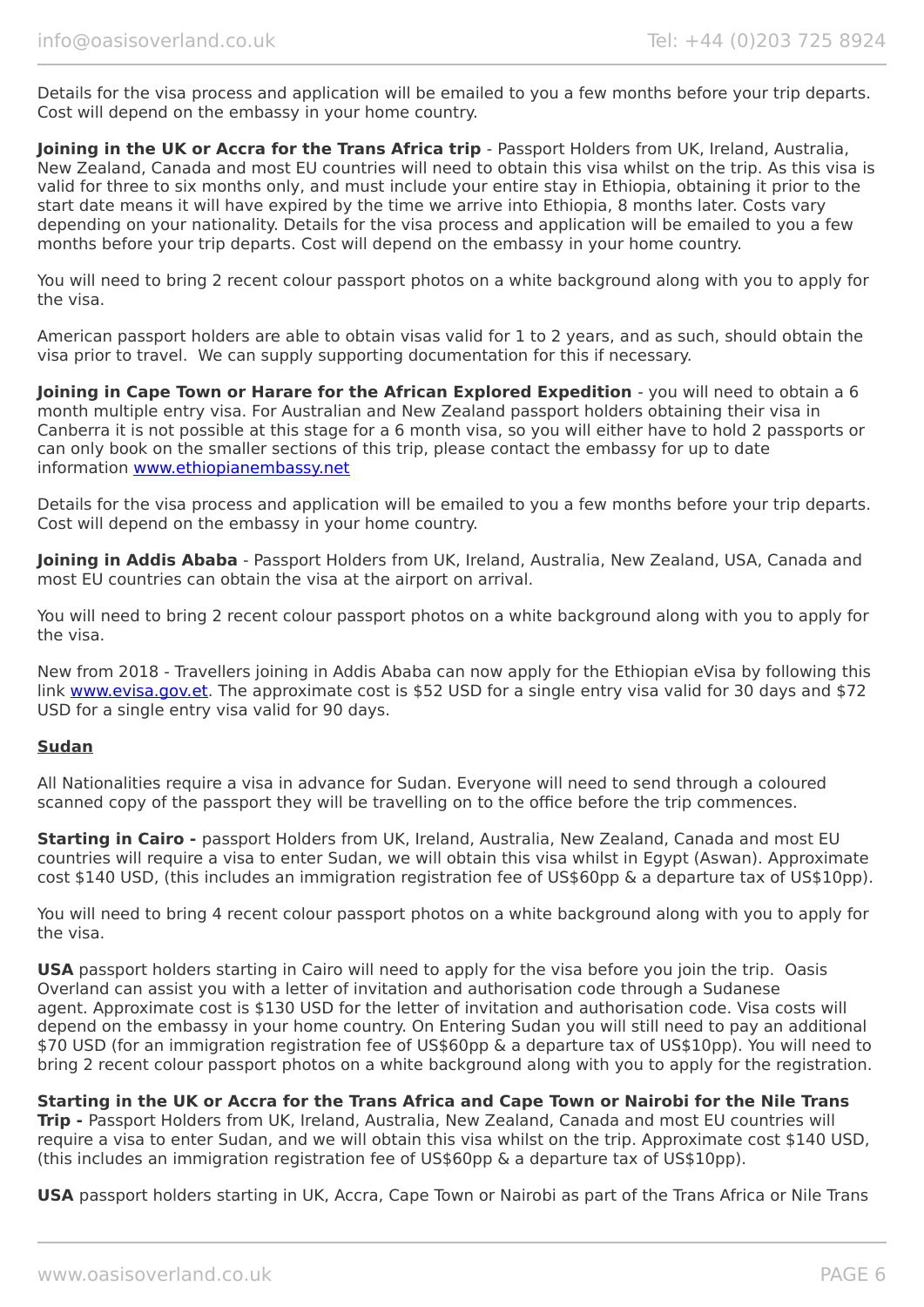to Cairo, will need to apply for a letter of invitation and authorisation code before a visa can be granted. We can arrange a Sudanese agent to assist US citizens with your visa application whilst you are on the trip. Approximate cost \$140 USD for the visa, (this includes an immigration registration fee of US\$60pp & a departure tax of US\$10pp and an additional \$130 USD for the Letters of Invitation.

Everyone will need to bring 4 recent colour passport photos on a white background along with you to apply for the visa.

# **VACCINATIONS AND HEALTH**

It is possible that you may require some vaccinations for your trip, depending on the areas that you are visiting. As we are not medically trained, we are unable to give detailed advice on vaccination requirements, so please use the information below as a guide only. We have worked closely with **Nomad Travel Clinics** for many years and they offer Oasis travellers a **10% discount** on vaccinations, antimalarial drugs, first aid items, clothing and equipment, just enter discount code OASIS1000 at **[Nomad](http://www.nomadtravel.co.uk/) [Travel](http://www.nomadtravel.co.uk/)**. Alternatively you can check out the **[fit for travel website](https://www.fitfortravel.nhs.uk/home)** for more travel health information or consult a reputable travel clinic or your GP for information and advice. We suggest that you allow at least 8 weeks to get all your vaccinations.

**Yellow Fever** - Being vaccinated against Yellow Fever and having a valid certificate and a photocopy is deemed compulsory in nearly all the countries we visit in Africa, especially at certain borders and are needed if you are entering from an infected country. You can view a list of countries requiring a certificate through the **[World Health organisation](http://www.who.int/ith/ITH_country_list.pdf)**.

**Rabies** - Vaccinations are regularly advised for all countries that we travel through in Africa - especially if time and money are not a deterrent.

**Malaria** - In some of the areas we visit there is a risk of contracting Malaria. You must be aware that whatever malaria prophylactics you are taking, they only offer partial protection. They must be coupled with your own physical efforts against being bitten - which is the best prevention. Malaria-carrying mosquitoes come out at sunset so from this time you should wear long sleeves and trousers. Exposed skin, especially ankles, should have insect repellent containing 'Deet' applied to them. Your crew will advise on where the worst affected areas are on the trip. There are a number of prophylactic malaria treatments on the market & requirements change. It is also wise to take a sample of whichever prophylactic you choose, a few weeks before you leave. This way you may determine early on if you have any adverse reactions so you can change the regimen if necessary. Please consult a reputable travel clinic or GP for advice. For more information visit **[www.nomadtravel.co.uk](http://www.nomadtravel.co.uk/)** or **[www.fitfortravel.scot.nhs.uk](http://www.fitfortravel.scot.nhs.uk/)**

**Dengue** - Unlike the malaria mosquito, which bites at night, the dengue carrying mosquito bites during the day. Some areas we travel to do have occasional outbreaks & it is therefore advised that you take care not to be bitten during the day as well as at night. There is no vaccine available.

**Health** - To join our trips you should be in good general health. Your medical insurance company must be told if you have any pre-existing medical condition / allergy or if you are on any regular medication, otherwise you may not be covered under your policies for these. Our crew will need to know of any medication or conditions you may have. For general health advice log onto **[www.nathnac.org/travel/](http://www.nathnac.org/travel/)**.

### **TRAVEL INSURANCE**

It is a compulsory requirement that you have adequate travel insurance before you join any Oasis Trip & at the very least are insured for all necessary medical & repatriation costs incurred.

You will be asked to provide the following details in **My [Oasis Account](https://oasisportal.eecsoftware.com/)** if you have not already done so: travel insurance name, insurance policy number & insurance emergency telephone number. You will also be required to give a copy of your policy with this information to your Tour Leader on arrival with confirmation that the policy duration is sufficient to cover you for the entire duration of your trip. It is also wise to leave a copy of your insurance policy with a friend or relative for safe keeping.

We believe that your safety and holiday enjoyment are very important. It is a mistake to think that "it will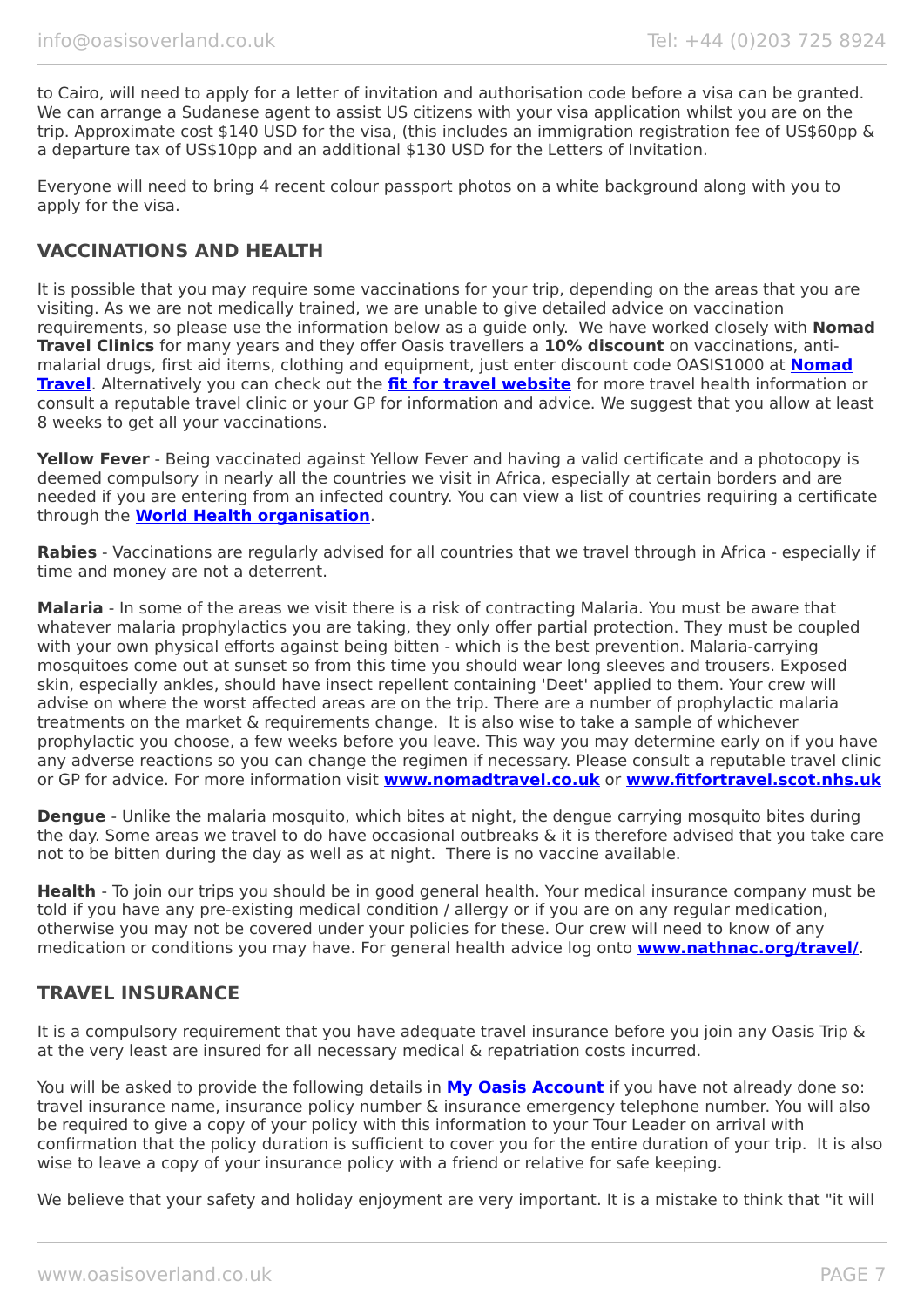never happen to me". It is also very important that you are covered for all the activities that you may wish to undertake while on our trip. It is extremely important that you check the full extent of your cover related to 24 hour Medical Emergency Assistance. In the event of you needing medical treatment you want to know that you have the best cover available to you. Your policy should include adequate Medical Emergency and Repatriation cover as well as Cancellation, Baggage and Personal Liability cover. You need to be aware of EXACTLY what activities your policy covers you for. Please note that skiing is not usually covered in most insurance policies.

We offer tailor made Overland Adventure Travel Insurance that covers most of the adventure and sporting activities on our trips.

For further information on the insurance we offer, the activities covered and costs, check out the **[Travel](https://www.oasisoverland.co.uk/travel-insurance) [Insurance](https://www.oasisoverland.co.uk/travel-insurance)** section of our website. You can purchase our insurance by logging into **[My Oasis Account](https://oasisportal.eecsoftware.com/)** and click 'Buy Insurance' or through the following **[link](https://www.campbellirvinedirect.com/oasisoverland/)**.

# **MONEY, BUDGETS AND LP**

#### **Local Payment (LP)**

LP is part of your overall trip payment and is the most cost effective and practical way to get hard currency to Africa to pay for a variety of your day to day local costs (i.e. all meals prepared by the group, campsite/hostel fees, gas, and certain activities listed on the trip page) which cannot be pre-paid from the UK. It is a guaranteed amount, set before your trip departs, and unlike 'group kitty' systems we will not ask you to contribute more once the trip is underway.

**Please note:** Your LP is payable to your Tour Leader on the morning of departure in US\$ Dollars CASH ONLY. Make sure that all your notes are in good condition. Old, torn or marked notes are often refused by the banks and we will therefore be unable to accept them either. Please do not bring all of your Local Payment in US\$100 notes and also make sure that they are post 2013 and do not have a serial number starting with CB**.**

#### **How to bring your currency?**

Past Oasis travellers have fed back that, as a general rule it is best to bring your money in US\$ dollars **cash**, although you could also bring a combination of US\$ & £GB if British pounds are your home currency. It will depend on the exchange rate at the time of your trip as to which currency is better, but we suggest that US\$ are the preferred option for East Africa, whilst £GB can also be easily exchanged in Kenya, Tanzania and Southern Africa. PLEASE NOTE YOU SHOULD DEFINITELY BRING AT LEAST 50% of your money in cash. You will need to pay for your visas and many of the optional excursions using cash and there will be times when you need cash to change into local currency. Some travellers worry about carrying so much cash with them, however all Oasis Overland trucks are equipped with an onboard safe for the security of your money and passport.

We also advise to bring £50 worth of SA Rand in Cash, as this may be needed if we arrive into Namibia or South Africa on a weekend & the banks/ATMs are closed (only if you are travelling to these countries).

**Make sure that all your notes are in good condition. Old, torn or marked notes are often refused by the banks and shops. Please ensure your notes are dated post 2013 and do not have a serial number starting with CB.** Scottish pounds are also not accepted.

Please remember that Visas need to be paid for in US\$ CASH ONLY!

#### **Spending Money**

From past trips and traveller feedback £100 to £145 per week should cover costs such as some meals out (on average 2 per day are supplied), soft drinks and beers, email & communications, souvenirs and other general spending. Personal spending habits & budgets differ greatly from person to person. Budget on **visa costs** (see visa section above) and **optional activities** separately (see optional excursions page) & allow extra for your **Local Payment** contribution**.**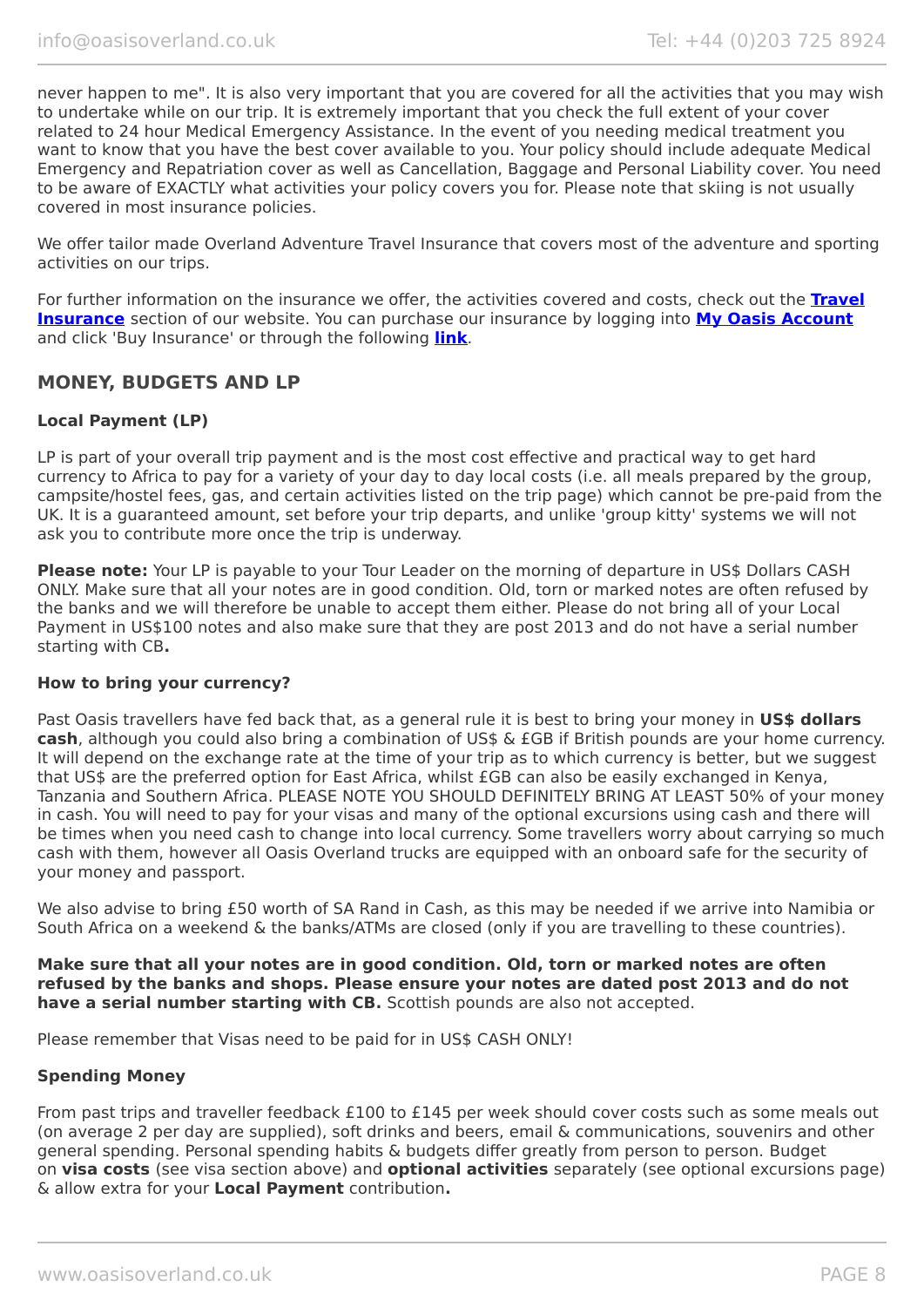#### **Changing money**

Change your money only at banks, hotels, airports or forex bureaus. It is illegal to change money on the street, as these people will normally be opportunistic thieves or undercover police. Your crew will advise you where & when you can change money & with what means. It is also a good idea to have a small CASH emergency fund, to allow for the unexpected.

#### **Credit & Debit Cards**

If you are intending using your credit or debit card, we suggest taking more than one card with you as you may find that your card is not accepted in the first ATM you try. Visa and Maestro cards are best. **We do not recommend using MasterCard based cards in Africa as they have very limited access through large parts of Africa.** Please note that usually you will be given local currency and NOT US\$ or £GB. We recommend that you inform your bank that you will be using your card abroad to avoid it being blocked. Please see the optional excursions page for activities that can be paid for using a Credit or Debit Card. Commission rates vary between 2-8%.

#### **Pre-Paid Travel Currency Cards**

These cards are similar to normal Credit and Debit cards but they can be pre loaded with cash before you travel with a set amount allowing you to withdraw this cash using the card at normal ATMs. It is a more secure way to access cash on your trip, but again do not rely on these as your sole means of funds on a trip - (please refer to the ATM section). Several banks and companies now offer these cards, but be sure to look into the rates for withdrawing cash when making your decision. When using these cards abroad you will use them to withdraw the local currency from an ATM and not the currency that you loaded onto the card.

#### **ATMs**

These are available in most major cities along our route and allow you to withdraw local currency only. We discourage you from relying on your ATM card as a primary source of funds in case it is lost/stolen/ swallowed, or the machine isn't working. In some destinations we probably won't even see a bank or ATM for days on end so having hard currency to exchange is essential. Besides memorising your PIN, it is also important to be aware of your daily withdrawal limit and bank withdrawal costs. Please note that although Zimbabwe's currency is US Dollars it is not currently possible to obtain USD cash from ATMs or banks due to the country's cash shortage.

### **Tipping**

Is often expected and relied upon. It is often more than a reward for services well done, but, as wages are extremely low, it is an accepted means of supplementing an income. If you would like to leave a tip for any activity/individual, you could organize this as a group and give a tip at the end. A recommended amount for restaurants is usually 10% of your total bill and similar for activities. Some countries also add an extra Government tax on restaurant bills.

Because it can be difficult to know what to tip, and because it has such importance in some areas both economically and culturally, there may be times and activities for which your crew will make it clear what level of tipping is 'customary/expected'. They may also be quite enthusiastic or assertive in encouraging you to take account of these suggestions. This is motivated by the knowledge of how important tipping can be, and the offence or confusion that can be caused when local people are tipped poorly. In the end, tipping remains at the discretion of the individual, but our crew will continue to advise on normal or average rates, and we would ask you to carefully consider the economic or personal impact of being seen as 'under tipping'. We know that many who travel with us are on a tight budget, but ask you to consider that those we work with locally may also face financial hardship, and also work very hard to try to give you unrivalled service/ experiences.

As a very rough guide, we would suggest that you budget for an amount equal to 10% of the local payment for your trip, plus 10% of the cost of any of the listed optional excursions that you wish to do. The amounts you end up tipping may vary from a rigid 10%, but hopefully this will help you budget in general.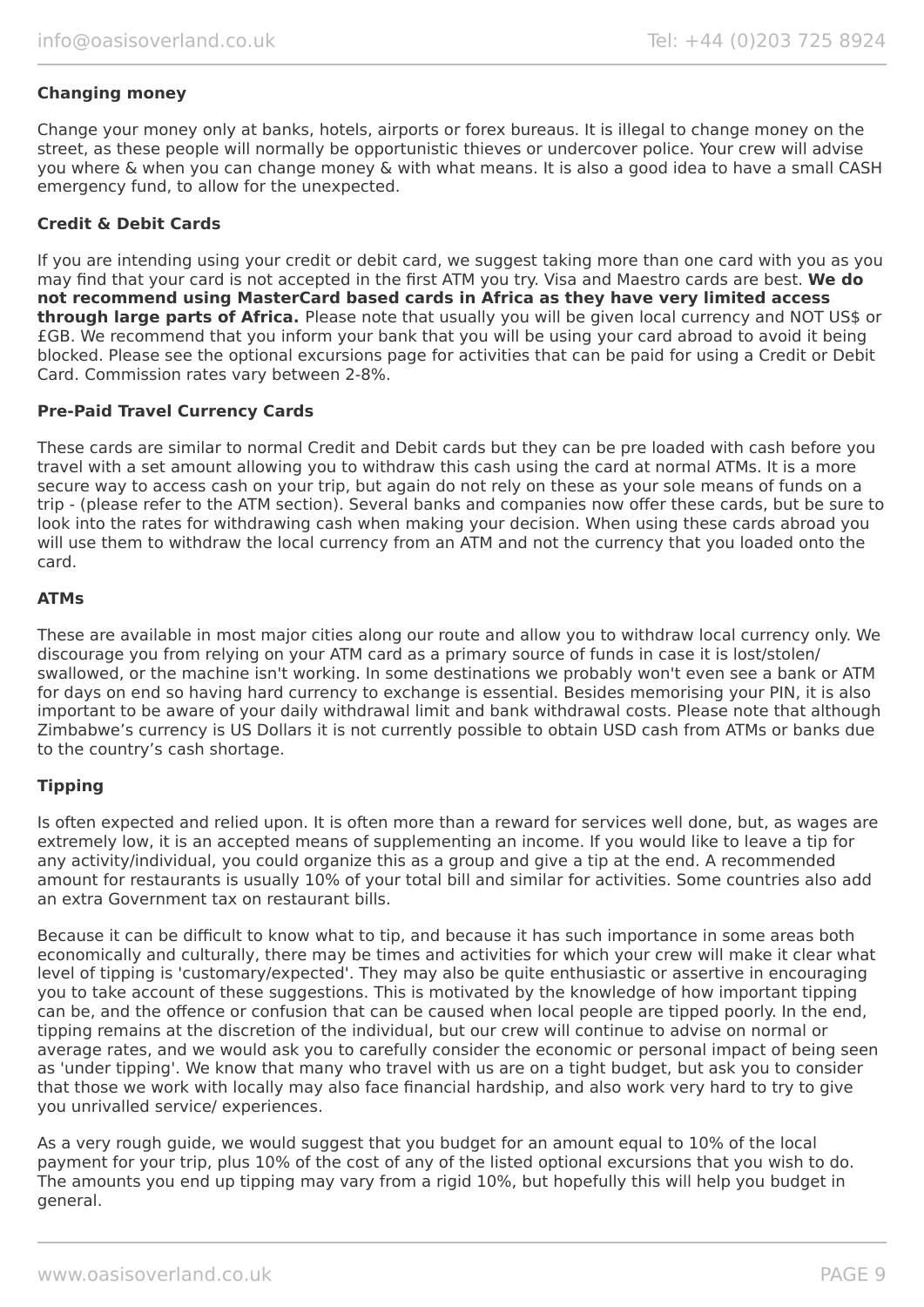In the past we have been asked by travellers about tipping your Oasis Crew. If you choose to do this, it would be budgeted separately from the above. Our guys work very hard at making your trip a great travel experience. Working overseas can often be challenging and they are pretty much on call for you 24 hours a day, so it's appreciated as a thank you for hard work and good service, but of course not mandatory. Our suggestion is to budget around US\$1 a day.

# **CLIMATE**

Daytime temperatures in Egypt and Sudan can exceed 35C, with nights dropping to 3 or 4C (especially in the desert areas. Daytime temperatures in Ethiopia are cooler due to the altitude - especially in the highlands (Gondar, Lalibela) where it can get chilly especially at night.

In East Africa (Kenya, Uganda, Tanzania) the year is loosely divided into the 'short' rains (November) and the 'long' rains (March to May). The 'rains' usually last for one or two hours each day followed by hot sunny weather. Nights can be surprisingly cold at higher altitude in western Uganda, Ngorongoro Crater & the Rift Valley.

In Southern Africa (Malawi, Zimbabwe, Botswana and South Africa) the 'dry' season is April to October when the nights can be quite cold (May to August usually being the coldest months). From November to March the weather is hotter and there is summer rainfall, although this is very intermittent when it may not rain for months, or it can rain for a day at a time. **[View African Climate Chart](https://www.oasisoverland.co.uk/trans-africa-climate-chart)**

### **WHAT TO TAKE**

The less you take the less you have to pack, wash & lug home & you can always pick up extras along the way. Most people make the mistake of bringing too much gear. Clothes washing or laundry facilities will be available at least once a week. You will be travelling in the heat & camping in the cold, so bring clothes for all climates; rough stuff is best. Pack according to season: allowing for extremes in temperature (from the constant baking heat in the dry season to the cold and occasional frost overnight in the south). Make sure that you bring your gear in a traditional soft sided 70 - 90L rucksack or holdall - suitcases are not suitable. **Remember baggage is limited to 20kg per person plus one day bag.**

- Sleeping Bag 3 to 4 season bag, depending on season, & sleep sheet
- Foam sleeping mat or thermarest & repair kit
- Small day-pack or small bag to carry daily items
- Soft rucksack or holdall (NOT rigid suitcase)
- Water bottle for personal use we recommend Water-to-Go (see below Responsible Travel)

- One pair of trainers or boots
- Sandals/flip flops/jandals/thongs
- Underwear/socks
- T shirts/shirts
- Shorts/swimwear
- Jeans/trousers/jog pants/leggings
- Skirt or dress
- Sweat shirt/jumper
- Jacket/fleece & waterproof jacket

### **Recommended Medical Kit List**

### **Equipment Toiletries - Most available to buy on trip**

- Soap, shampoo, toothbrush/paste, antibacterial hand wash, lip balm & moisturiser
- Sun block 35 + after sun, hat & sun glasses
- Tampons (can buy in most places)
- Contraception

#### **Clothes Personal Effects**

- Camera with protective case, spare batteries, film/ memory card
- Torch & spare batteries (head torch is best)
- Travel adaptor plug/charger (for cameras & mobile phone batteries)
- Money belt
- Personal stereo there is a stereo on the truck with iPod/MP3 adaptors
- Towel &/or sarong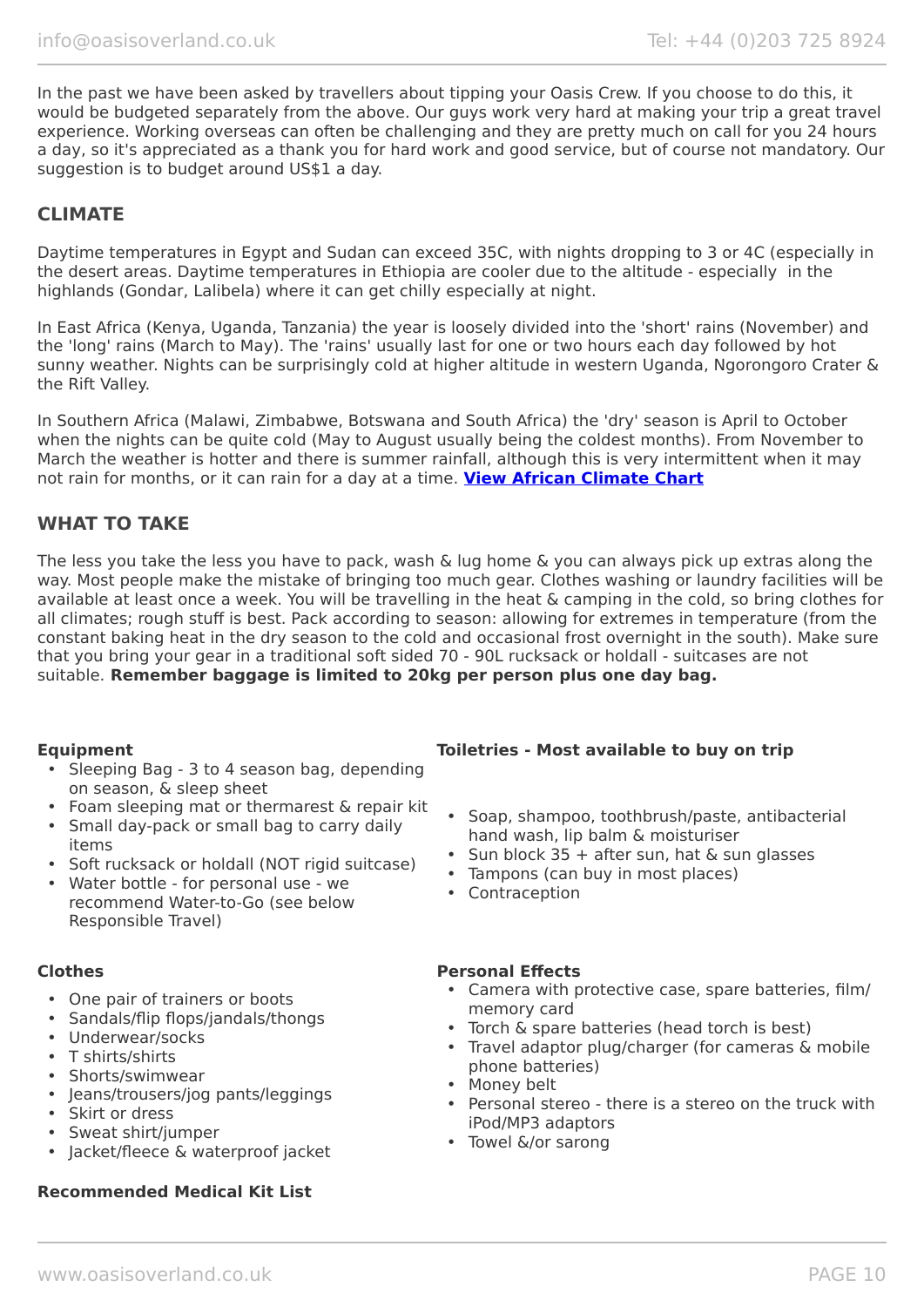- Antiseptic ointment/Antihistamine cream & tablets
- Nurofen or equivalent pain-killer
- Eye-drops/bath
- Anti-diarrhoea treatment
- A couple of bandages (elasticated & triangular)
- Medication for personal allergies/asthma etc
- Insect repellent containing Deet
- Some suitable antibiotics as recommended by your doctor for infected cuts or to treat severe dysentery
- Rehydration sachets/vitamin tablets
- Assorted plasters
- 1 Course of malaria treatment
- Malaria Tablets see Vaccinations & Health section

Even though our trucks are equipped with a comprehensive medical kit, we advise you to bring a small personal medical kit as our truck kit is not for general everyday use. It will also be your responsibility to carry your kit on included excursions and optional activities as some local operators may not have medical kits to hand.

**What to wear** - Keeping your arms, shoulders and legs covered will go a long way to prevent causing offence and hassle to yourself. This is true for men as well as women (especially in Morocco, Mauritania, Sudan, Egypt and predominantly Muslim countries). Avoid wearing tight or revealing clothing, but generally on beaches you can wear what you like. Attitudes range from fairly liberal in such places as the Red Sea coast, to fairly conservative in some of the small towns. Cities and large towns are also fairly relaxed, but outside these areas dress conservatively.

# **PHOTOGRAPHY AND ELECTRICAL EQUIPMENT**

**Cameras (incl. Digital & Video Cameras) -** An easy to use 'point and shoot' will get you some good photos. For memorable shots, it may be worthwhile investing in an SLR camera, but be sure to get some practice in before the trip! Most towns and cities have internet cafes where you can download onto CD/ internet sites - but don't rely on it. Internet speeds can be slow for uploading photos to social media or the Cloud.

**Photography -** Be aware of your surroundings when taking photographs and filming. Some locations will be sensitive or have local laws banning photography. For example it is usually forbidden to use cameras at borders or around government buildings, military installations, bridges and airports or to take photos of local officials. If you do take photos or film where it is not permitted you may find yourself being questioned by irate officials who may decide to confiscate your camera or instruct you to delete all the images/footage on your device. If in doubt ask for permission, or if there is no-one to ask use some common sense.

**Drones -** As the use of drones becomes more common, countries throughout the world are gradually updating their laws and restrictions on usage. The specific regulations will vary from one country to another, so do check the UK Foreign and Commonwealth Office advice for the latest information. As with cameras, use your common sense if you do use a drone and avoid operation in sensitive areas. If you plan to bring a drone on your trip with us please contact us first to ensure there will be a suitable place to store it while on your trip.

**Electrical charging & power supply -** It may be difficult to find a power source for charging at times, so a spare battery is a must.

Consider a 12V in-car charger (our vehicles are equipped with a couple of 12 volt cigarette lighter charger sockets - truck trips only) or bring along your 230V mains charger and travel adaptor plug for use at some of the hotels, hostels and campsites we stay at.

NOTE: 12V - 230V inverters cannot be used on our vehicles because of the power drain they cause.

Log onto **[www.whatplug.net](http://www.whatplug.net/)** for information regarding the different electrical plugs and voltage used in each country.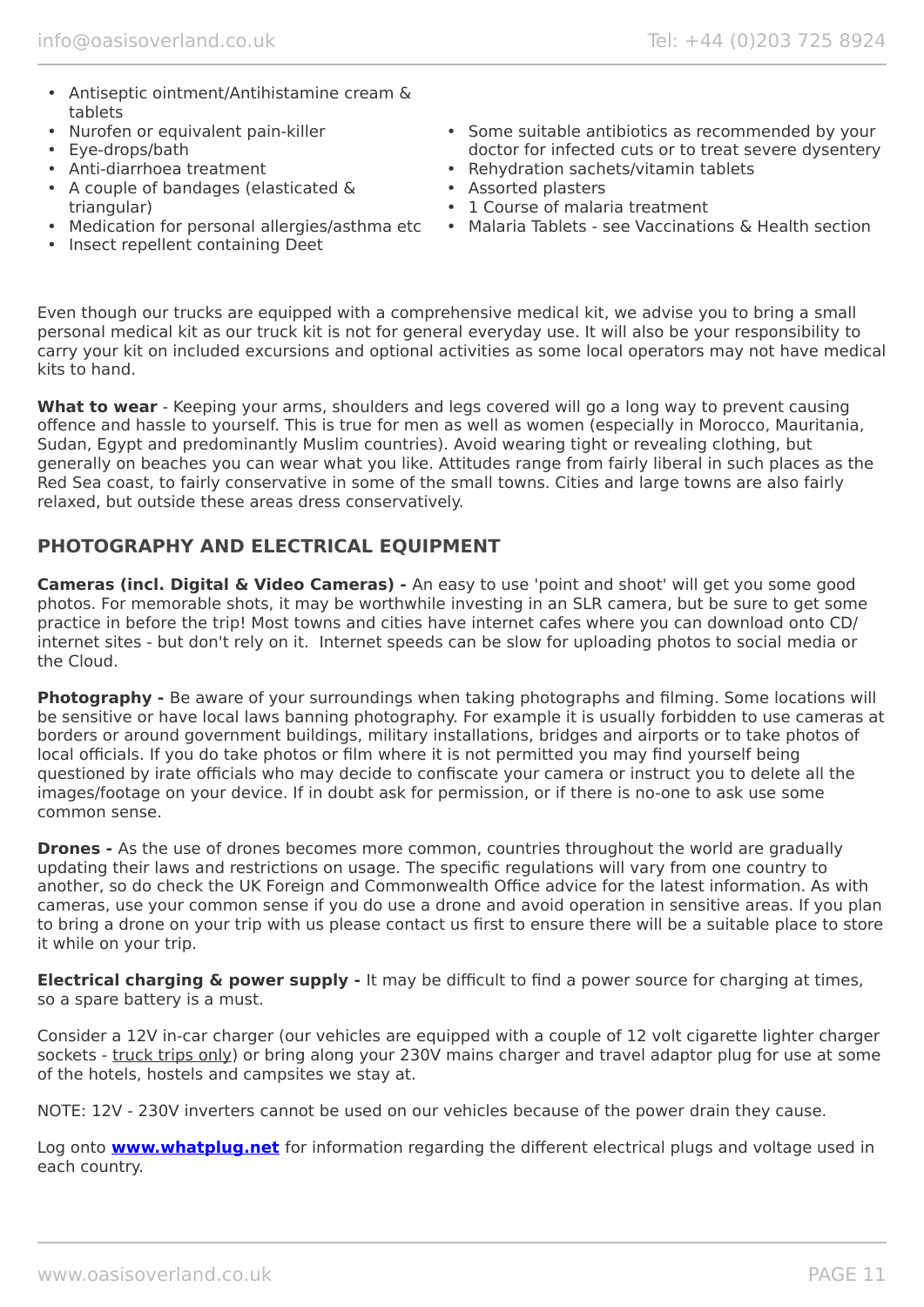# **CONTACTING HOME**

The internet and WiFi are available in many towns / cities you will visit. Do bear in mind that the connections can be unreliable and will not always be as fast as you are used to at home. If a lot of people try to use the internet at the same time the speed will be slower still, especially if trying to make Skype calls or upload photos / videos. During periods of the trip where we are wild camping, internet will be less common.

Some travellers choose to take an unlocked mobile phone with them and buy local SIM cards in each country, allowing them to use mobile data. If you particularly want or need regular internet access this may be a good option. Telephone calls can be expensive usually £1 to £5 for a three minute call.

**Online Diaries** - A great variety of free "travel blogs" are now available online, they are a good way of keeping relatives and friend up to date with what you are doing and a good place to upload photos, collecting messages as well as keeping a record for yourself.

## **RESPONSIBLE TRAVEL**

#### **Before you go**

- Remove unnecessary packaging before you go waste disposal facilities are often stretched or non existent in the places we visit. To avoid unnecessary pollution of local water supplies take environmentally friendly toiletries with you.
- Why not invest in a wind-up or solar-powered torch or media player before you travel or at least rechargeable batteries.
- Learn some of the local language and read up on the local history/culture before you go. You'll get so much more out of your trip.
- Why not pack some pens/pencils exercise books in your rucksack and they can be donated to a local school or project while you're away. You can also purchase these items cheaply, locally which will help local businesses.
- Take a sturdy water bottle with you from home that you can re-use throughout your trip. We carry large quantities of purified water with us on our Expedition vehicles and it is much better for the environment if you drink this, rather than purchase bottled water along the way. (It also saves you money).
- Water-to-Go: Oasis Overland have partnered with Water-to-Go to help reduce the number of plastic water bottles consumed during a trip. Water-to-Go is a filtration system that eliminates over 99.9% of all microbiological contaminants including viruses, bacteria, chemicals and heavy metals from any non-salt water source. Click here and enter the code OASIS15 to purchase your **[Water-to-Go](https://watertogo.eu/partnerships/oasisoverland/)** products at 15% discount. Water-to-Go will then donate a further 15% to Oasis Overland Charity projects.

#### **While you're travelling**

From experience gained in running trips, we have developed our own practical and manageable environmental policy which all of our crew practice on the trips we operate, and they will share this information with you at the start of your trip. We welcome your input on this, plus any new ideas you may have, to improve our existing procedures. As a guide here's a few tips to bear in mind.

- Don't waste water. It is a scarce resource in many of the places our trips visit. On all our Ultimate and Overland Expeditions we carry large quantities of purified water with us. We encourage you to refill your own water bottles from this supply, rather than purchase bottled water along the way-much more environmentally friendly and saves you money.
- Never buy endangered species or endangered habitat products. Apart from the fact of it being illegal it also encourages the trade to continue.
- Look after and preserve the areas we visit. Be careful about stepping on coral reefs or trekking on undesignated tracks.
- Buy locally made crafts and products helping to support the local economy.
- Don't feel when bargaining that you have to get the cheapest price possible just for the sake of it. Pay what the item is worth to you & don't worry about what someone else has paid.
- Try the local food and drinks this will help to support local farmers and food sellers. Sitting in a local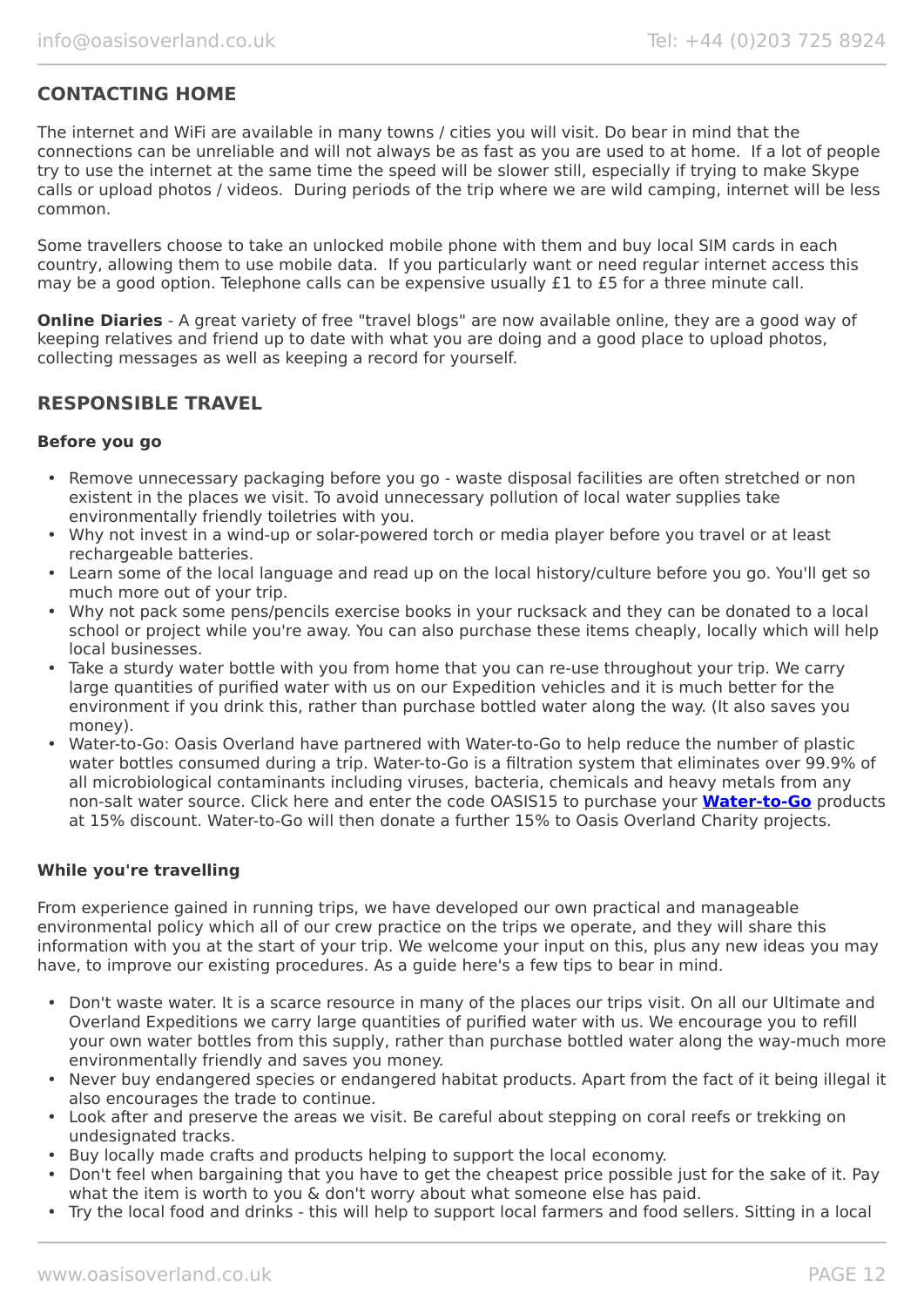cafe is also a great way to meet local people.

- Dispose of litter appropriately on your trip. This includes cigarette butts. Not only does litter look unsightly it can be lethal to wildlife.
- Where any toilet facilities exist, however unsavoury they might seem to you, they should be used. Where they do not, always bury your waste and make sure it is never near (at least 30m) a water source.
- When game viewing do not encourage your guides to get too close to the wildlife so that their natural behaviour is impeded.
- Respect local customs, traditions and beliefs of the people in the different regions that you travel through.
- Do not take photos of people, ritual events or special places unless you have asked first. Dress appropriately according to local codes and show respect around religious festivals.
- Recycling is almost non-existent in many of the areas and countries we visit we do the best we can with limited resources & space on our vehicles.
- For books dedicated to travelling more responsibly & ethically see: **[www.tourismconcern.org.uk](https://www.tourismconcern.org.uk/)**

**Community Projects** - Oasis are active in raising awareness and providing support to a number of projects and local schools where we believe we can make a positive difference. More information on the **[projects we support](https://www.oasisoverland.co.uk/responsible-travel/charities-we-support)**.

### **SECURITY**

All major cities have their share of petty crime (just like our cities) and sensible precautions need to be taken. Wearing expensive looking jewellery or watches and carrying cameras will draw unnecessary attention to you. Leave valuables such as passports and excess money in your hotel safe or truck safe (we recommend carrying a copy of your passport details page at all times). You may find a simple money belt is more discreet than a bag. Always be aware of your surroundings and when approached by people you do not know, use your common sense. At night in cities it's best to use a taxi, rather than walking around the streets, single women in particular need to be careful and we would suggest that it is safer to be in a group.

**On board the truck -** Each vehicle is fitted with a hidden, lockable safe to be used for money, passports and important documents. Group member will be responsible for the safe and Oasis Overland cannot accept any liability for clients' personal or monetary contents kept in the safe or on board the truck. We advise you to not take items of value that are not essential for the journey. In certain areas a roster may be drawn up for the group to share the task of guarding and keeping

**FCO Advice -** The UK Foreign and Commonwealth Office (FCO) offer country-specific advice, regarding not only security but also entry regulations, local laws and customs and health. We strongly recommend all travellers visit the FCO website, or the equivalent in their home country, to familiarise themselves with local conditions and potential issues in the countries they plan to visit before committing to a trip with us. You can view their website **[here](https://www.gov.uk/foreign-travel-advice)**.

As an adventure tour operator, some of our trips will travel to areas that are rarely-visited and occasionally attract negative publicity. We are not in the business of taking our travellers or indeed staff to regions that we consider dangerous and **the safety of all who travel with us is always our main priority**, but as a discerning customer we understand you will want to be aware of any risks before travelling. We liaise with the FCO on specific regions or areas as necessary, as well as monitoring open media outlets and political risk resources, and speaking to our contacts on the ground.

In some rare cases, our trips may have to travel through areas against which the FCO either 'advise against all but essential travel' or 'advise against all travel'. When our trips travel through these areas we will carry out all due diligence and notify you in advance. This advice can change without notice. In these instances you will need to ensure you have full and comprehensive travel insurance that includes cover for these areas – some policies will exclude them. We are able to provide additional cover, if required, at additional cost. It may also be required that you read and sign a short information sheet confirming you have been advised of the risks and agree to travel contrary to the FCO advice.

If you have any questions at all about the safety or security of your trip, please do not hesitate to contact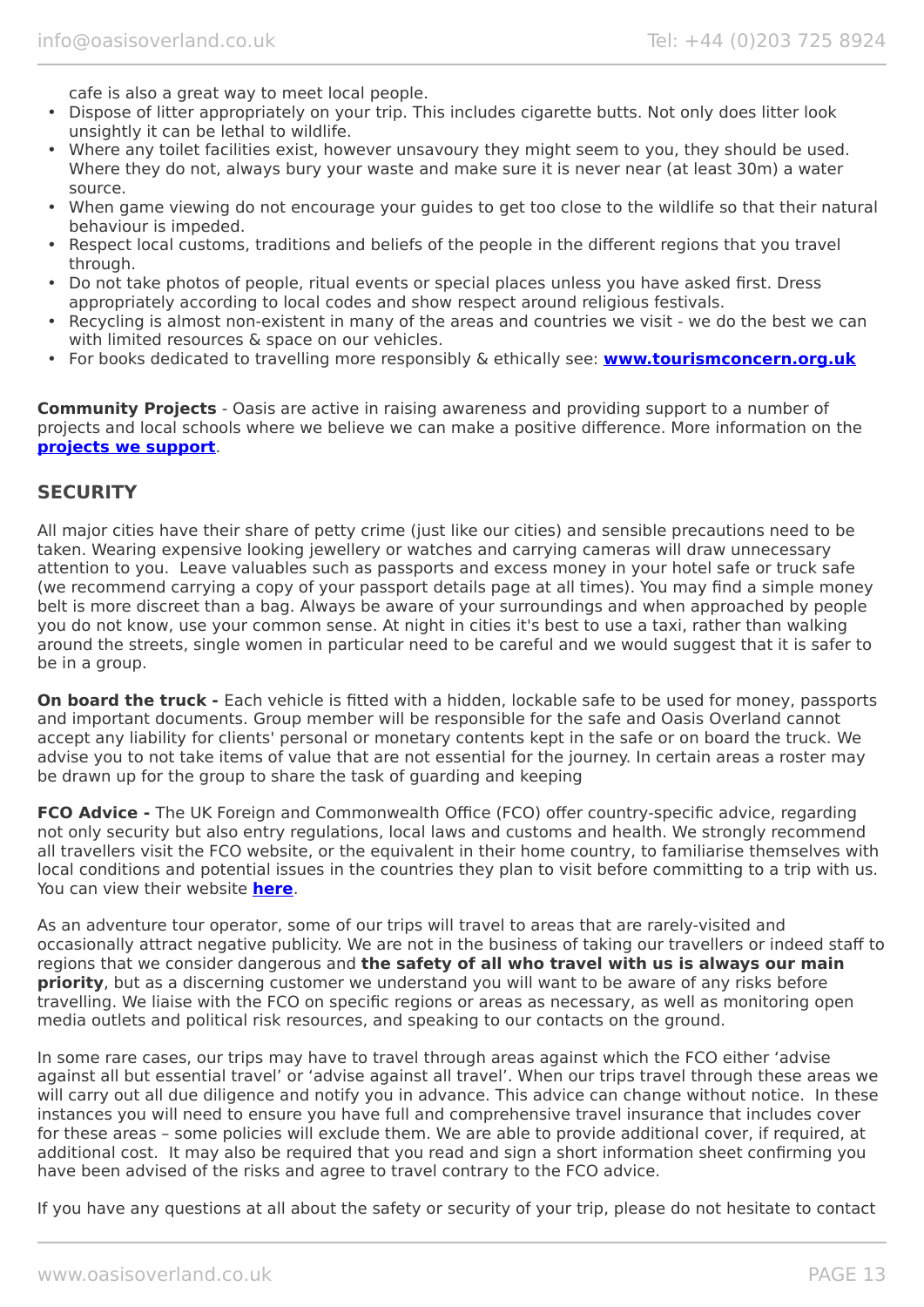us and we will be happy to discuss your trip in more detail.

# **WHAT TO EXPECT**

# **LIFE ON THE ROAD**

Firstly expect the unexpected! If you are looking for a set itinerary where everything runs smoothly, then this is not the kind of trip for you. Our itineraries can change due to local circumstances, and in such situations we'll always try to minimise any disruption, but bear in mind that from time to time events happen outside our control. It is this very unpredictability which makes each expedition different, exciting and one of the most adventurous things that you will possibly ever do! As part of this adventure you will be expected to have an active involvement in the day to day running of the trip, be part of the group and get stuck in and help with various tasks, whether it's cooking meals over open fires, pitching your tent or keeping the truck clean and tidy.

#### **Itinerary**

Because Oasis Overland do not operate normal 'package holidays' the itineraries given cannot be guaranteed to run exactly as outlined. However, it is rare that we have to make major changes and in the event that we do this will be discussed with you either before or during the trip. It is important to bear in mind that should it not be possible to enter a certain country due to safety concerns, visa problems or political turmoil etc, and it becomes necessary to fly over a country in order to continue a trip, that all costs for flights will be borne by you and not Oasis. Should it not be possible for an Oasis trip to begin from a scheduled starting city due to border closures, civil unrest etc, Oasis will make all reasonable efforts to begin the trip from an alternative location. However, all additional costs that you may incur in travelling to the alternative location will be paid by you or your insurance company and not Oasis.

#### **Expedition Vehicle**

For most of your trip the Oasis expedition truck will be your new home - giving you a comfortable & secure base with which to experience your trip. We use purpose built truck's which have been converted especially for this expedition, which pass through all types of terrains from soft sand, mud, rock and potholed roads to tarseal. It is reassuring to know that these vehicles can handle the tough conditions that they are put through. The truck is equipped with all the equipment we may need en route, including a professionally compiled expedition Medical Kit, large water & fuel carrying capacities, an extensive range of spare parts and the kitchen sink, (well almost!) so all you need is your sleeping bag, a roll mat and your own personal gear!

#### **Seatbelts**

All Oasis Overland trucks are fitted with seatbelts. For your own safety and security we recommend that travellers wear these at all times whilst the vehicle is moving. Our overland trucks in Africa also have a 'beach area' which is a chill out zone to be used when the truck is not moving.

#### **Accommodation**

Oasis uses roomy three-person tents but only for two people. They are specially made for us to meet the tougher conditions of an overland trip and have mosquito netting sewn into the door and windows. Tents are shared (between two people of the same sex from your group unless you are a couple). We spend some nights bush or desert camping and the rest of the time in campsites. Facilities and standards at campsites vary, some are well equipped and managed and some are very basic. At bush camps you will be living off the truck, so there will be no showers or en-suite facilities! At certain campsites there is the opportunity to upgrade to a private room at your own expense if you are missing your bed.

#### **During the day**

As a guide, driving days normally start at about 8am and finish at about 5pm, with stops for lunch and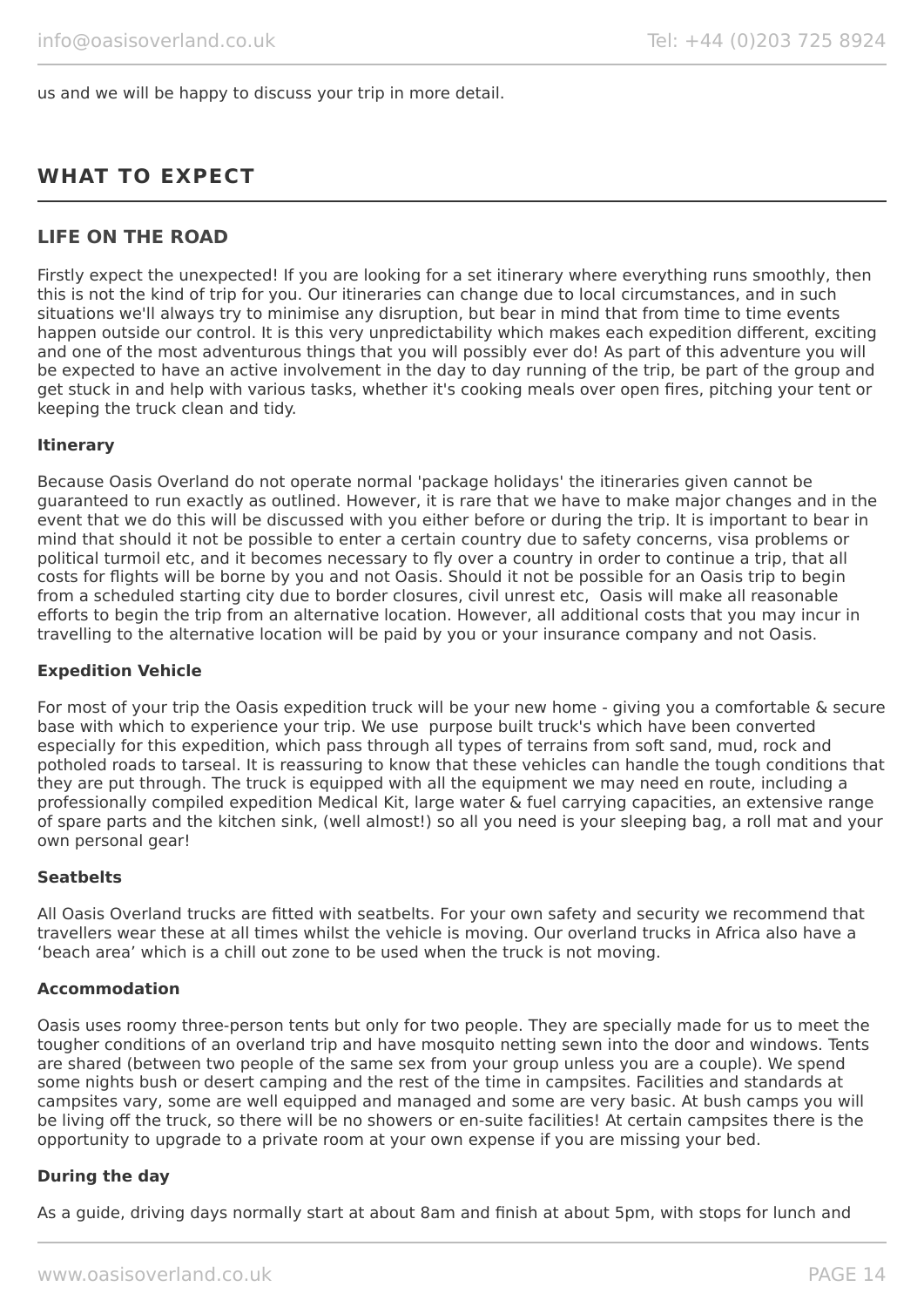buying food, seeing local sights etc. We won't be driving every day, although there are times when we will drive for two, but we will then stop for a few days and you will have free time to explore, meet local people, do some optional activities or just relax and do your own thing. Expect to sometimes get dusty & dishevelled during the day and although you will be able to shower most nights (except at bush camps), not all camps will have hot showers**.**

#### **Meals & cook groups**

When 'on the road' or camping, we usually cook using gas or over open fires in a rota system and you can expect to cook in a group of two or three people approximately once every ten days depending on the number of people on trip and whereabouts you are. Your cook group will have to decide on what to cook, utilise stocks from the truck stores and locally obtain ingredients from markets, shops etc. and rustle up a meal. But don't worry if you're not a Gordon Ramsay as the rest of the group and the Tour leader usually lend a helping hand. Here is an idea of what to expect at meal times:

**Breakfasts**: Usually simple - we help ourselves to cereal, toast, hot drinks and on occasion we will splurge with a cooked breakfast.

**Lunch**: Cold and usually quick. The cook group will put out bread, tinned supplies and maybe make a salad.

**Dinner:** Cooks come into their own in the evening, and will always attempt to cook up some delights. When the truck is parked up for a few days in a town or city most people usually like the option to eat out at local restaurants - so we often don't cook all meals when at these locations.

**Vegetarians / Vegans / Coeliacs / Gluten & Lactose intolerance -** Our Tour Leaders will always do their best to cater for any dietary requirement or intolerance whenever possible. However we do not cater for fussy eaters. It must be remembered that the variety of dishes available may not be the same as available to meat eaters. If there is anything in particular you require in your diet or because of an allergy or would miss from home, it would be best to bring these with you, as these cannot be purchased with normal Local Payment funds due to the high cost of these specialised and often imported foods.

Remember that when eating out in local restaurants & hotels that vegetarianism or food allergies / intolerance's, are still not widely known about or understood by many local people. i.e Vegetarians or Vegans will often be offered fish or chicken in error. Most large towns and cities, or areas used to tourists, will often have more choice but please be aware that it will probably not be as varied as you are used to when eating out at home.

#### **In the evenings**

When at a bushcamp or campsite where you and your tent buddy will put up the tent, and then lend a hand with getting out the tables, stools, firewood and water containers. The fire grates need to be taken out, the fire lit and someone can fill the kettle and make hot drinks while the cook group prepares the evening meal. Then just sit back & chill and enjoy the rest of your evening!

#### **Oasis Crew**

We usually have two crew whose duties are extensive and quite demanding, with challenges ranging from driving and maintaining the expedition vehicle to a high standard, to organising visas and border crossings, arranging accommodation, pre-booking some excursions and guides, helping with shopping and cooking as well as finding the best deals, socializing and making sure everything runs as smoothly as possible. While our crew are usually experienced and knowledgeable they are not tour guides as such. Our trips pass through many countries and our tour leaders cannot be expected to have detailed knowledge of each country's history, flora and fauna and archaeological sites. Even so - they will be more than willing to pass on any interesting and useful information that they have acquired whilst on the road. A rewarding way to gain a better insight into the wildlife, cultural and historical diversity of the countries we travel through is by reading guide books as well as talking to the local people and using local guides.

Adventure travel can be unpredictable and occasionally our crew may have to amend the itinerary to take into account changing local circumstances or because of a delay at a border or because of circumstances